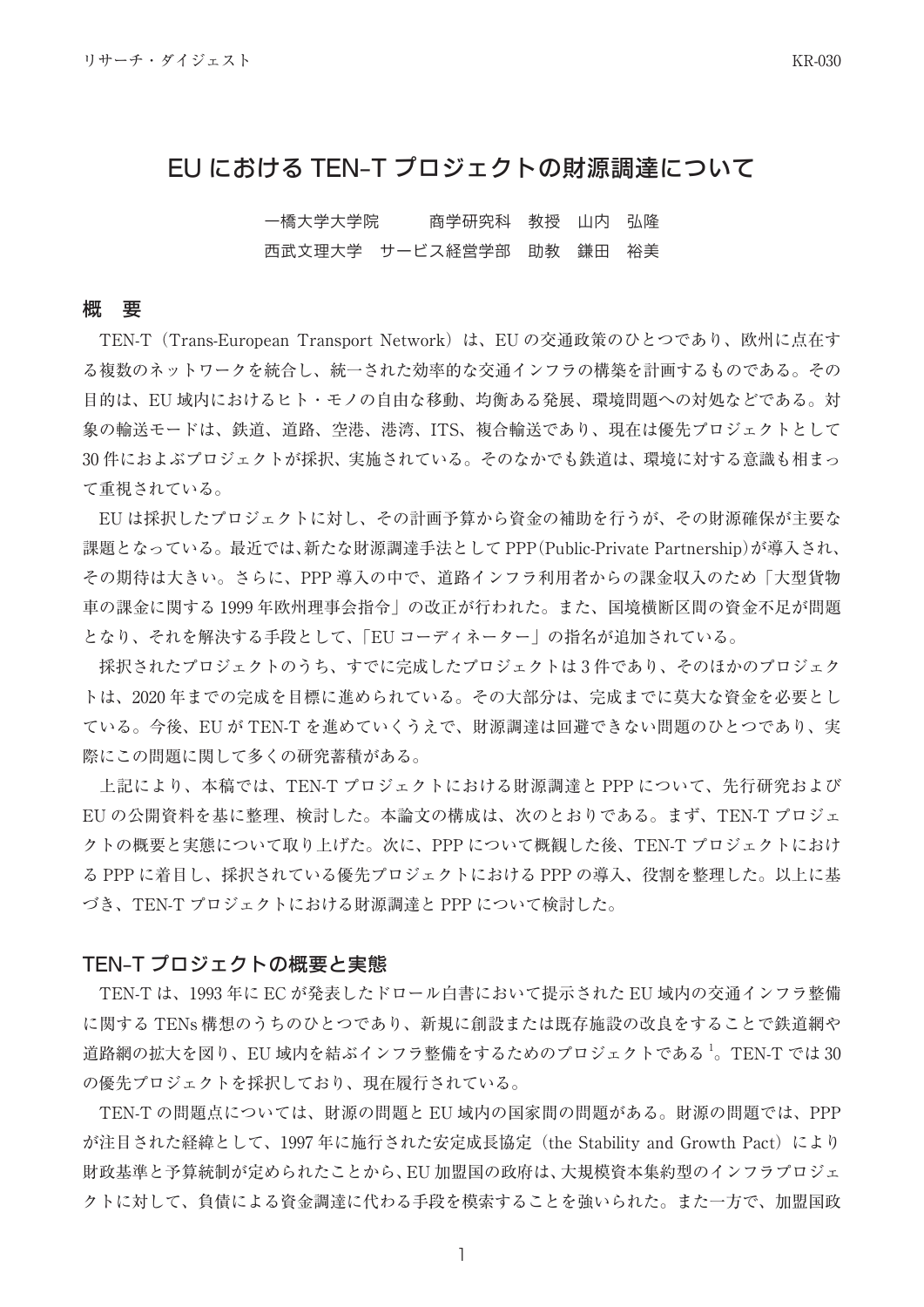府が、安定成長協定の基準を回避する手段として PPP を用いることがないように監視する規制が設け られている<sup>2</sup>。EU 域内の国家間の問題では、複数国家の統合形態であること、各国はそれぞれの考え 方に従った法制度を有することから、EU において PPP を促進するために、PPP の制度や法整備が必 要であることが指摘されている<sup>3</sup>。

## PPP について

PPPとは、Public-Private Partnership のことであるが、明確な定義は存在しない。英国のPFI (Private Finance Initiative)、開発途上国におけるインフラ整備など、多くの国で事例がある。日本以外では、 公民が連携して公共サービスの提供等を行うスキームのことをいうのが一般的である<sup>4</sup>。

- PPP には、 代表的な手法である PFI (Private Finance Initiative) を含め、 さまざまな手法が存在する。 本稿では、それら手法をあげ、とくに PPP の代表的手法である PFI について、先行研究を基に概要を 把握した。この考察から、PFIの導入にあたっては、効率性向上のための環境整備、関係主体間におけ 5 るリスク分担の明確化が重要な鍵となることを述べた 。

#### EU における PPP

EU 財政は、TEN-T プロジェクトになくてはならないが、その財源は潤沢ではない。また安定成長 協定の財政基準もあり、代替的な財政手段として PPP が注目されている。PPP の成功事例としては、 空港、道路建設などにみられるが、鉄道プロジェクトでは、いまのところ成功事例はわずかである。

EUにおけるPPPを促進、支援するために整備された、さまざまな組織や制度を整理した。具体的には、 TEN 計画全体 (交通、電気、通信、上下水道など) に対する EU の支援、EIB (European Investment Bank)、またEIBとECにより、2008年9月に設立されたEPEC (European PPP Expertise Center)である。 制度としては、2004年に導入された競争的対話方式、EU コーディネーターについて整理した。

### 事例研究:TEN-T における PPP

鉄道プロジェクトの事例として、優先プロジェクト PP3 "High speed railway axis of southwest Europe"における2事例の PPP を取り上げた。PP3 は、Mediterranean branch、Atlantic branch、 Iberian branch に3分割されている。

第一の事例は、フランスとスペインをまたがる区間の Perpignan - Figueras であり、Mediterranean

<sup>2</sup> Petersen (2010) p.14。また、財務上の具体的な取り扱いについては、European PPP Expertise Center (2010b)、Yescombe (2007) などで説明されている。

- $3$  Maslyukivska, O. and M. Sohail  $(2007)$
- $4$  町田 (2010) p.14
- $5$  山内·手塚 (1999)

 $^{-1}$  EU 統合への動きおよび TEN-T の誕生の経緯については、Perez and March (2006)、鈴木 (2007) 。を引用およびまとめた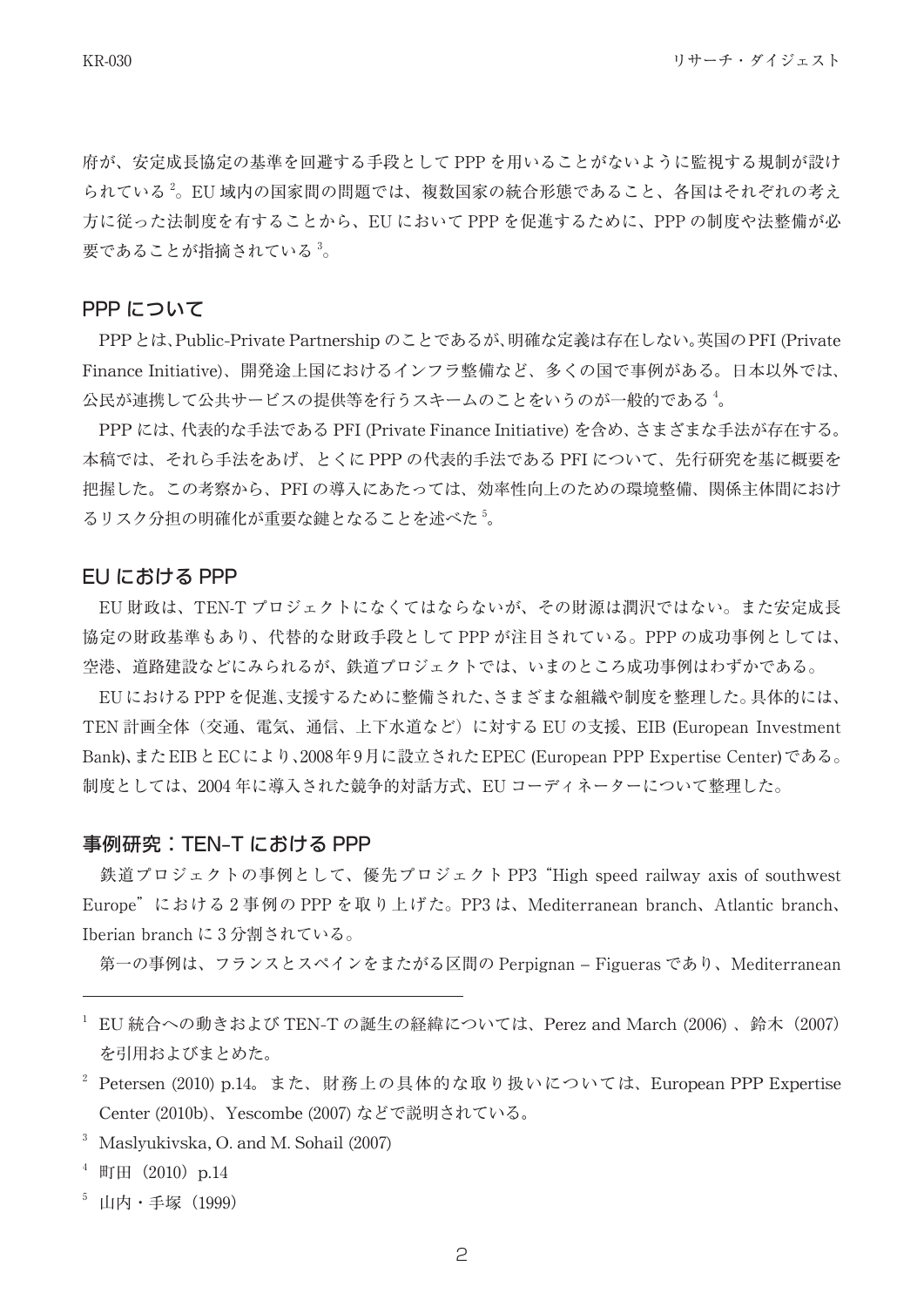可能性を立証した事例として評されている。

第二に、Iberian branch を主に担当するポルトガルである。ポルトガルでは、RAVE (Rede Ferroviária de Alta Velocidade, S.A.) が中心となり、PPP のビジネスモデルを考案し、すべてにおいて PPPを導入している。PPP のビジネスモデルは、次の3段階から成る。第一段階は、5つの区間のイン フラ部分に適用される。この PPP は、DBFM (Design, Build, Financing and Maintenance) であり、す べてコンセッション契約がなされ、契約期間は40年に渡る。第二段階は、信号や制御部分に適用される。 この PPP も第一段階と同じであり、20 年間の契約である。第三段階は、政府または REFER がその責 任を負うものである。現在実施されている第一段階の PPP のうち、もっとも進んでいる区間の成果と して、従来の調達方法と比べて、約40%の削減を達成したことがあげられている $^7$ 。

いずれの事例においても、PPP の手法として PFI が導入されており、道路などの経験から、関係主 体の責任やリスク配分を明確にした形態が設計されていることが明らかになった。また、PPPを積極 的に活用する方向ではあるが、同時に、EU の支援が組み込まれており、EU の支援体制とりわけ EIB の支援は重要である。

## まとめ

これまでの考察から、TEN-T において、EU における PPP の支援体制が重要であり、今後も重要 性は高まることが考えられる。とくに、財源面では、EIB による支援がなくてはならない状況にある。 PPP の事例として PP3 の2つの事例をあげたが、いずれの事例も、PFI 手法であり、関係主体の責任 やリスク配分の明確化が意識されているといえる。

また、EUの場合、法制度や考え方の異なる多様な国家の複合体であることから、PPP のための法制 度や支援体制を構築していくことは、他国には見られない事例となるだろう。今後、PPPのための制 度や組織の動向は注目するべき点であると考える。

# 参考文献

- Abreu de Silvia, J., D. Silvia and J. Sussman (2011) "The Portuguese High Speed Rail Network; Relating Financing to Strategic and Operating Issues,<sup>"</sup> *ESD-WP-2011-02*, Massachusetts Institute Technology Engineering Systems Division.
- Commission of the European Communities (2009) "Towards a Better Integrated Transeuropean *Transport Network at the Service of the Common Transport Policy. Green Paper TEN-T: A policy* .*Review*

Debande, O. (2002) "Private Financing of Transport Infrastructure  $-An$  Assessment of the UK

European Commission Directorate-General Regional Policy (2004)

Abreu de Silvia, Silvia and Sussman (2011)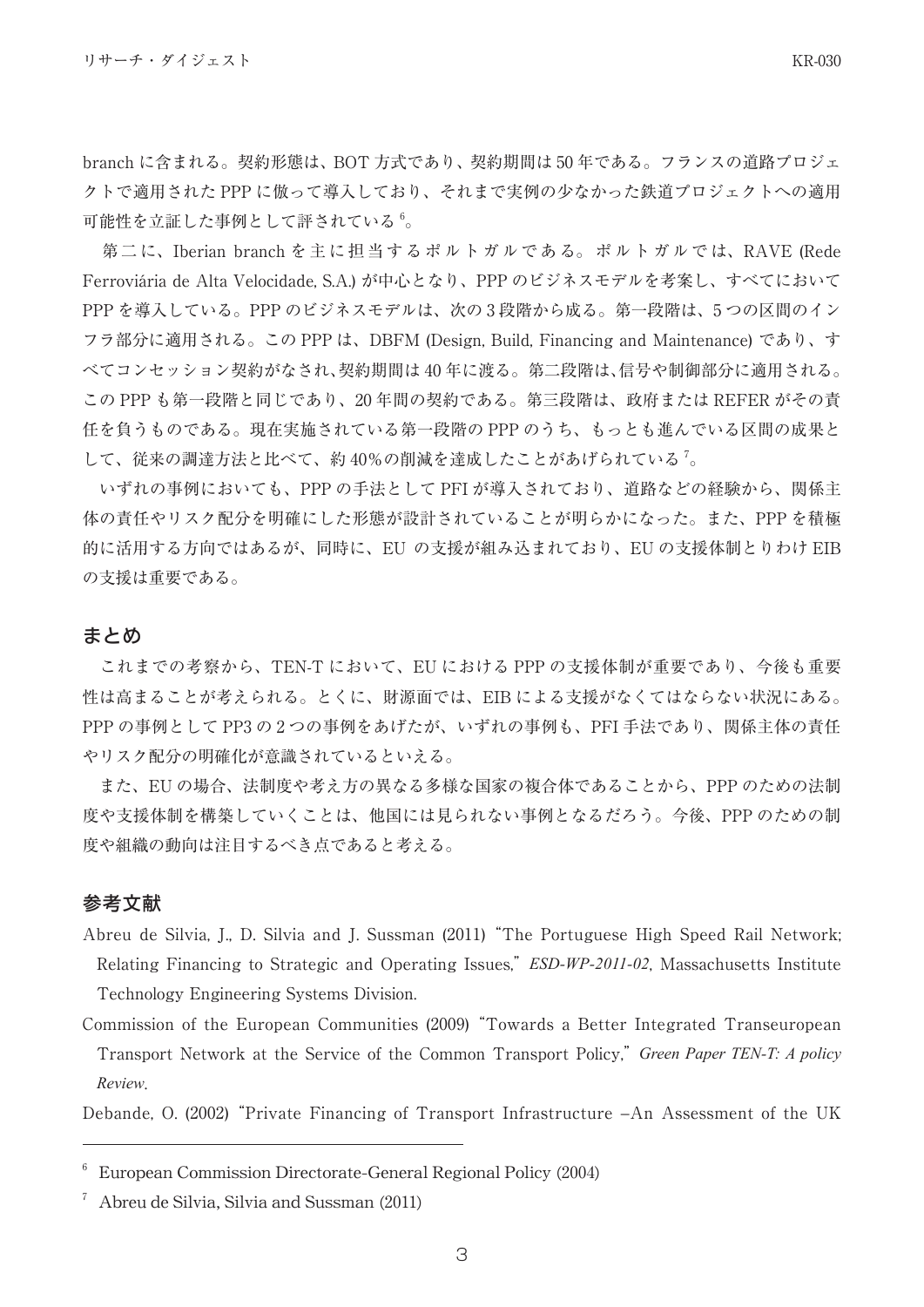Experience." Journal of Transport Economics and Policy, Vol.36, Part 3, pp.355-387.

- *Elos (2010)* "Sponsor's view Our responses," Presentation Power Point for Workshop on PPP and High Speed Rail Concession Poceirão/Caia The Portuguese experience.
- European Commission Directorate-General Regional Policy (2004) Resource Book on PPP Case Studies.
- European Commission Mobility and Transport (2010) *Priority Projects 2010 A detailed Analysis*,
- European Commission The Trans-European Transport Network Executive Agency  $\dot{x} \Delta \hat{v} \dot{v}$ http://tentea.ec.europa.eu/en/home.htm  $(2011 \n4 3 5 11)$
- European PPP Expertise Center (2010a) A Guide to Guidance *Sourcebook for PPPs in TEN-Transport*,
- European PPP Expertise Center (2010b) *Eurostat Treatment of Public-Private Partnerships -Purposes*. *Methodology* and Recent Trends.
- Fernandes, C. (2010) "Portuguese High Speed Rail Project -Business Model," Presentation Power Point for Workshop on PPP and high speed rail the portuguese experience, 2010, Lisbon. (http://www.rave.pt/en/ tabid/389/Default.aspx:  $2011 \n453$  月現在)
- Johnson, D. and C. Turner (2007) Strategy and Policy for Trans-European Networks, Palgrave Macmillan.
- Kappeler, A. and M. Nemoz (2010) "Public --Private Partnerships in Europe --Before and During the Recent Financial Crisis," *Economic and Financial Report 2010/04*, European Investment Bank.
- Maslyukivska, O. and M. Sohail (2007) "European Infrastructure Procurement through PPP," Management, Procurement and Law, Vol.160, Issue MP4, pp.159-167.
- Peirone, D. (2003) "From Private Finance Initiative to Public Private Partnership: The Financement of Trans-European Networks," *Working Paper 5*, Higher Education and Research on Mobility Regulation and the Economics of Local Services.
- Peretz, B. G. and J. W. March (2006) "Public-Private Partnerships and the Development of Transport Infrastructure: Trends on Both Sides of the Atlantic," proceedings of First International Conference on Funding Transportation Infrastructure, Alberta, Canada.
- Petersen, O. H. (2010) "Emerging Meta-Governance as a Regulation Framework for Public-Private Partnerships: An Examination of the European Union's Approach," International Public Management *Review, Vol. 11, Issue 3, pp.1-21.*
- RAVE (2008) Report and Accounts 08 (http://www.rave.pt/relatorioContas/2008/index.html; 2011年3 月現在)
- Secchi, C. (2010) "High Speed Railway Axis of South-West Europe (PP3) and High Speed Rail Interoperability in Iberian Peninsula (PP19)," TEN-T Progress Report for PP3 and PP19, European Commission.
- TP Ferro ホームページ http://www.tpferro.com/en/home (2011年3月現在)
- Van Miert, K., E. Davignon, C. Secchi, L. J. Brinkhorst, P. Balazs, K. Peijs, L. Valente de Oliveira, P. Telicka and K. Vinck (2009) "Position Paper of the European Transport Coordinators," Position Paper, European Commission.